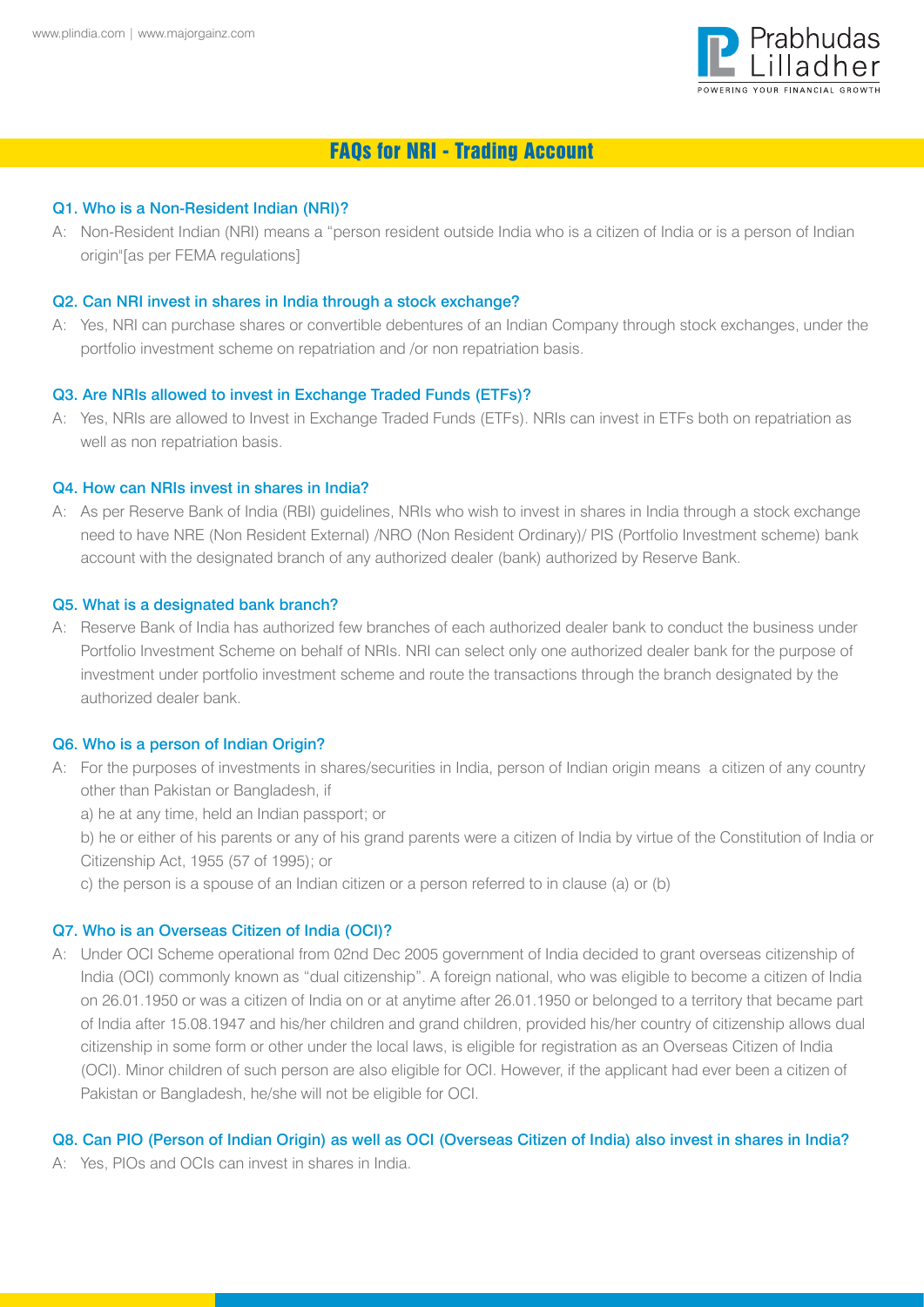

### Q9. What is an Overseas Corporate Body (OCB)?

A: 'Overseas Corporate Body' means a company, partnership firm, society and other corporate body owned directly or indirectly to the extent of at least sixty percent by Non-Resident Indians and includes overseas trust in which not less than sixty percent beneficial interest is held by Non- Resident Indians directly or indirectly but irrevocably.

### Q10. Can Overseas Corporate Body (OCBs) also invest in shares in India?

A: OCBs have been prohibited from making investments under Portfolio Investment Scheme. OCBs have been de-recognized as a class of investor entity w.e.f. September, 16, 2003. Further, the OCBs which have already made investments under the PIS are allowed to continue holding such shares till such time these are sold on the stock exchange.

# Q11. What are the documents required to be collected from Investor to open a NRI/PIO/OCI trading & demat account?

- A: Following documents are to be collected alongwith Account Opening Form (AOF) while registering NRI / PIO / OCI **Clients** 
	- One photograph of the applicant
	- Copy of PAN Card
	- Copy of Passport indicating (a) place of birth as India (b) Valid visa –Work / Student/ Employment/ Resident permit
	- Copy of PIO / OCI Card in case of PIO/OCI
	- Proof of both Overseas Address & Correspondence Address (if different) Copy of any one document –
	- Driving License
	- Passport
	- Utility Bills like Electricity Bill / Landline Telephone Bill (not more than 3 months old)
	- Bank statement (not more than 3 months old)
	- Notarized copy of Rent agreement/ Leave & license agreement / Sale deed

 • Client's self-declaration that he has complied with & will continue to comply with FEMA regulations and other applicable laws

• Client's undertaking with complete Residential Address (other than PO Box address) in case he submits an

Overseas Post Office Box address as Correspondence / Permanent address

 • Proof of all Bank Details mentioned on AOF – Bank Statement (not more than 3 months old) indicating the type of account (NRE/NRO/PIS) alongwith cancelled cheque in original

- PIS permission letter from the respective designated Bank
- Proof of all Demat Accounts mentioned on AOF (in case account is not with PL-DP)

 • In case of Mariner NRI, Certified copy of CDC (Continuous Discharge Certificate) or Mariner's Declaration *Note: Proof of Bank account & Demat account is to be collected in the name of first-holder only in case demat account is being opened with joint-holders*

### Q12. What are other client registration formalities to be taken care while registering NRI/PIO/OCI Clients?

A: In case of NRI/PIO/OCI client registration following care is to be taken:

- AOF & documents are required to be signed by client himself and not by any Power of Attorney Holder.
- All documents collected with AOF are self-attested by the client
- Every cancellation / correction / over-writing is authenticated by the client (full signature)
- If client's In-person verification & document verification is not possible, then any one of following authorised persons are required to attest their KYC documents
- Indian Embassy/Consulate General in the country where the client resides
- Notary Public
- Court Magistrate / Judge
- Officials of Overseas branches of Scheduled Commercial Banks registered in India
- *Note: Please read through the Instructions & Checklist given in the AOF before filling it*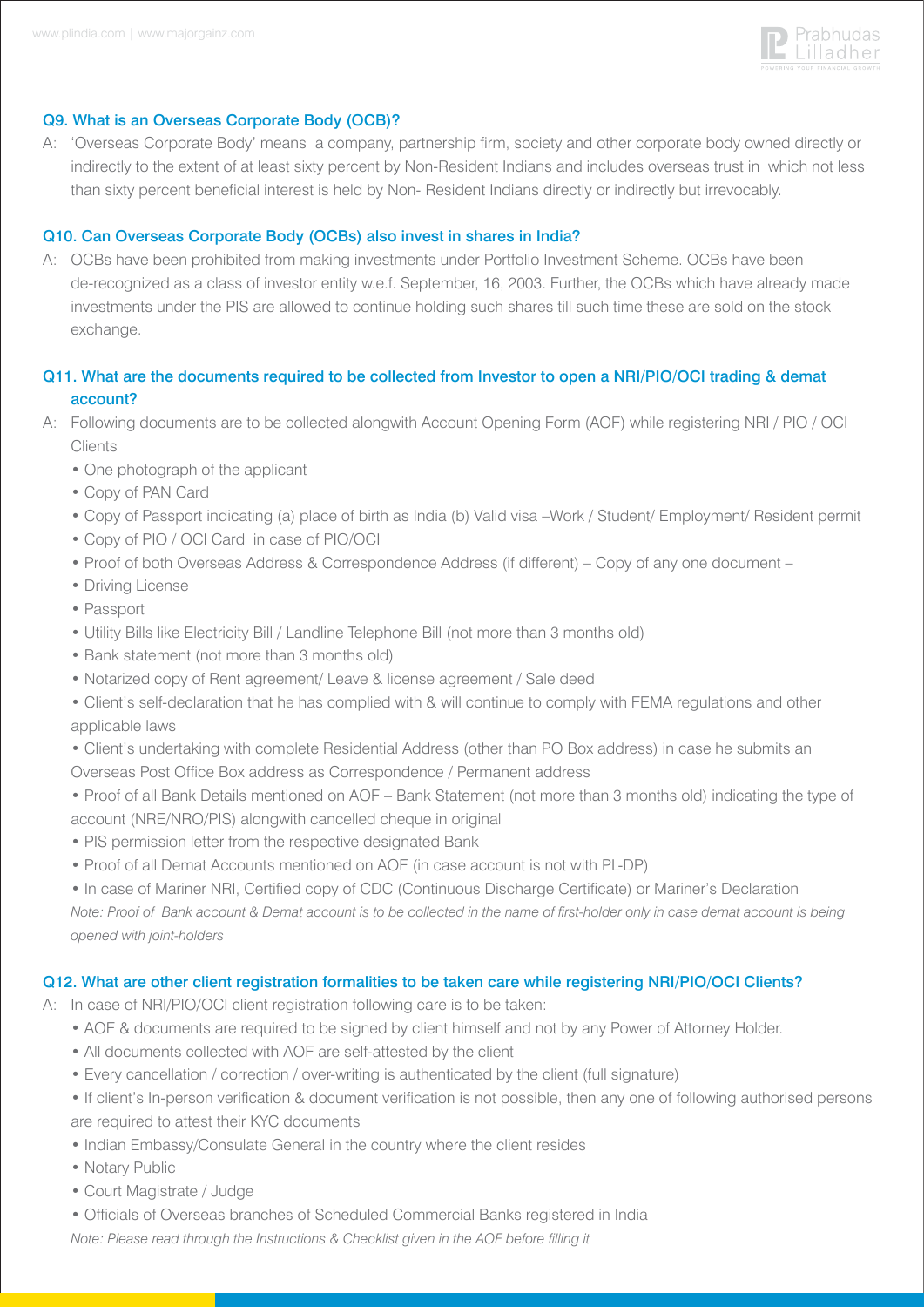

### Q13. Is it mandatory for a client to provide local (Indian) address?

A: At the time of client registration, client has to mandatorily provide his foreign address along with documentary proof of the same. If client so desires, he may give his local Indian address as correspondence address. In such scenario, additionally he will be required to provide documentary evidence in support of local address also.

### Q14. Can two separate trading accounts namely (NRE & NRO) be opened by NRI?

A: Yes, clients can have two separate trading accounts based on NRE & NRO.

### Q15. What are the additional requirement with respect to contract notes?

A: Contract notes in original for both purchase and sale transactions needs to be submitted with in 24 hours to specified by the designated bank to enable designated banks to report the same to Reserve Bank of India.

### Q16. What precautions trading member needs to take while dealing with NRI Clients?

- A: Trading member need to ensure that
	- Securities are not in RBI ban list before executing the order.
	- Clear funds are available for purchases.
	- Securities are available before executing any sell order.
	- Depending upon whether the purchases are made on repatriation /non-repatriation basis pay-out of the securities needs to be transferred to respective demat account.
	- Purchase/Sale transactions in cash segment should be settled by delivery only.

### Q17. What is a Portfolio Investment Scheme (PIS)?

A: Portfolio Investment Scheme (PIS) is a scheme of Reserve Bank of India under which - Non Resident Indian (NRIs) can purchase/sell shares of Indian companies on Stock Exchanges under Portfolio Investment Scheme. For this purpose, the NRI/PIO has to apply to a designated branch of a bank, which deals in Portfolio Investment. All sale/purchase transactions are to be routed through the designated branch.

### Q18. Is there any ceiling on the Investments under the Portfolio Investment Scheme?

A: NRIs are allowed to invest in shares of listed Indian companies in recognized Stock Exchanges under the PIS. a. NRIs can invest on repatriation and non repatriation basis under PIS route up to 5 per cent of the paid- up capital / paid-up value of each series of debentures of listed Indian companies.

 b. The aggregate paid-up value of shares / convertible debentures purchased by all NRIs cannot exceed 10 per cent of the paid-up capital of the company / paid-up value of each series of debentures of the company.

 c. The aggregate ceiling of 10 per cent can be raised to 24 per cent, if the General Body of the Indian company passes a special resolution to that effect.

### Q19. Can an NRI have two PIS account?

A: No, any NRI or a PIO can have only one PIS account in India. Say for example if he is having a PIS account with X bank and he wants to shift to HDFC Bank, then he has to close the PIS account there and open a PIS account with HDFC Bank.

### Q20. How limit is monitored as per FEMA regulations?

A: On a daily basis, fresh purchases done by any NRI or a PIO need to be reported to RBI by the NRI. Since RBI could not get in touch with all the NRIs/PIOs or the demand for such facility was increasing, it has appointed some banks as designated banks to conduct this activity on its behalf. These designated banks in turn report the transactions to RBI.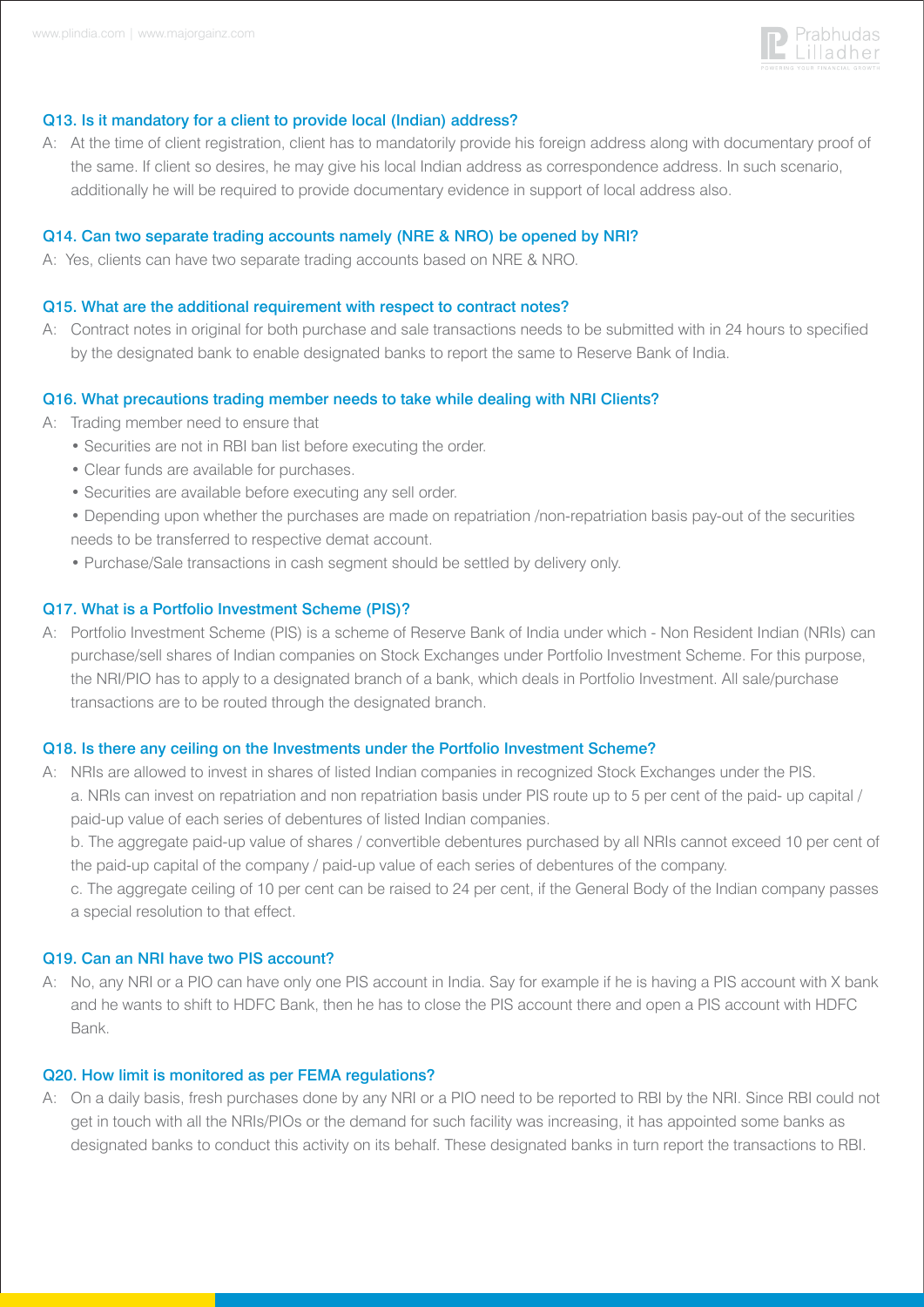

### Q21. How will bank come to know of the transaction done by an NRI?

A: The NRI or the PIO has to report all the transaction done on Indian stock exchanges to the bank with which he is maintaining the PIS account. This reporting has to be done within one working day after the execution of the transaction. Client has to submit the contract notes to the PIS department within one working day failing which the transaction can be held invalid. All this reporting under PIS happens automatically and no manual intervention of the client is required.

### Q22. What is Non-PIS?

A: Non-PIS is an account for which the transactions are not reported to RBI. This account takes care of selling of all those shares, which are not allowed under PIS. Shares acquired under IPO or received as gift or bought as resident Indian can be sold under Non-PIS account.

#### Q23. Why is Non-PIS required?

- A: Non PIS account takes care of certain transactions which are not covered under PIS:
	- Under IPO, it is the responsibility of the company to inform RBI of the shares it is allotting to NRIs; therefore these shares are not covered under PIS.
	- Shares bought as resident Indian, do not confer the ownership right to any NRI as a foreign body, therefore these shares are also not covered under PIS.
	- While declaring bonus, it is like a fresh issue of shares at zero cost, therefore the responsibility is of the company to inform RBI about the shares it is providing to NRIs. Also since bonus is provided to all, overall percentage holding remains the same.
	- While investing in MF, the voting right or the ownership of the shares remains with the AMC/trust and not the individual investing in the MF. Therefore, here also reporting is not required and these transactions are covered under Non-PIS.

#### Q24. How payments could be made by NRIs for shares purchased on stock exchange?

A: Payment for purchase of shares and/or debentures on repatriation basis has to be made by way of inward remittance of foreign exchange through normal banking channels or out of funds held in NRE/FCNR(B) account maintained in India. If the shares are purchased on non-repatriation basis, the NRIs can also utilize their funds in NRO account in addition to the above.

#### Q25. How NRIs/PIO can remit Sale proceeds?

A: In case of NRI/PIO, if the shares sold were held on repatriation basis, the sale proceeds (net of taxes) may be credited to his NRE /FCNR(B)/NRO accounts of the NRI/PIO, whereas sale proceeds of non Repatriable investment can be credited only to NRO accounts

#### Q26. Can an NRI transfer shares purchased under PIS to others under private arrangement?

A: Shares purchased under PIS on stock exchange shall be sold on stock exchange only. Such Shares cannot be transferred by way of sale under private arrangement or by way of gift (except by NRIs to their relatives as defined in Section 6 of Companies Act, 1956 or to a charitable trust duly registered under the laws in India) to a person resident in India or outside India without prior approval of the Reserve Bank.

### Q27. Can an NRI purchase securities by subscribing to public issue? What are the permissions/approvals required? How can those shares be sold?

A: Yes. The issuing company may issue shares to NRI on the basis of specific or general permission from GoI/RBI. Therefore, individual NRI need not obtain any permission. While seeking the credit of sale proceeds to NRE/NRO account, the designated bank should be provided with the details regarding date of allotment and cost of acquisition to calculate the taxes, if any.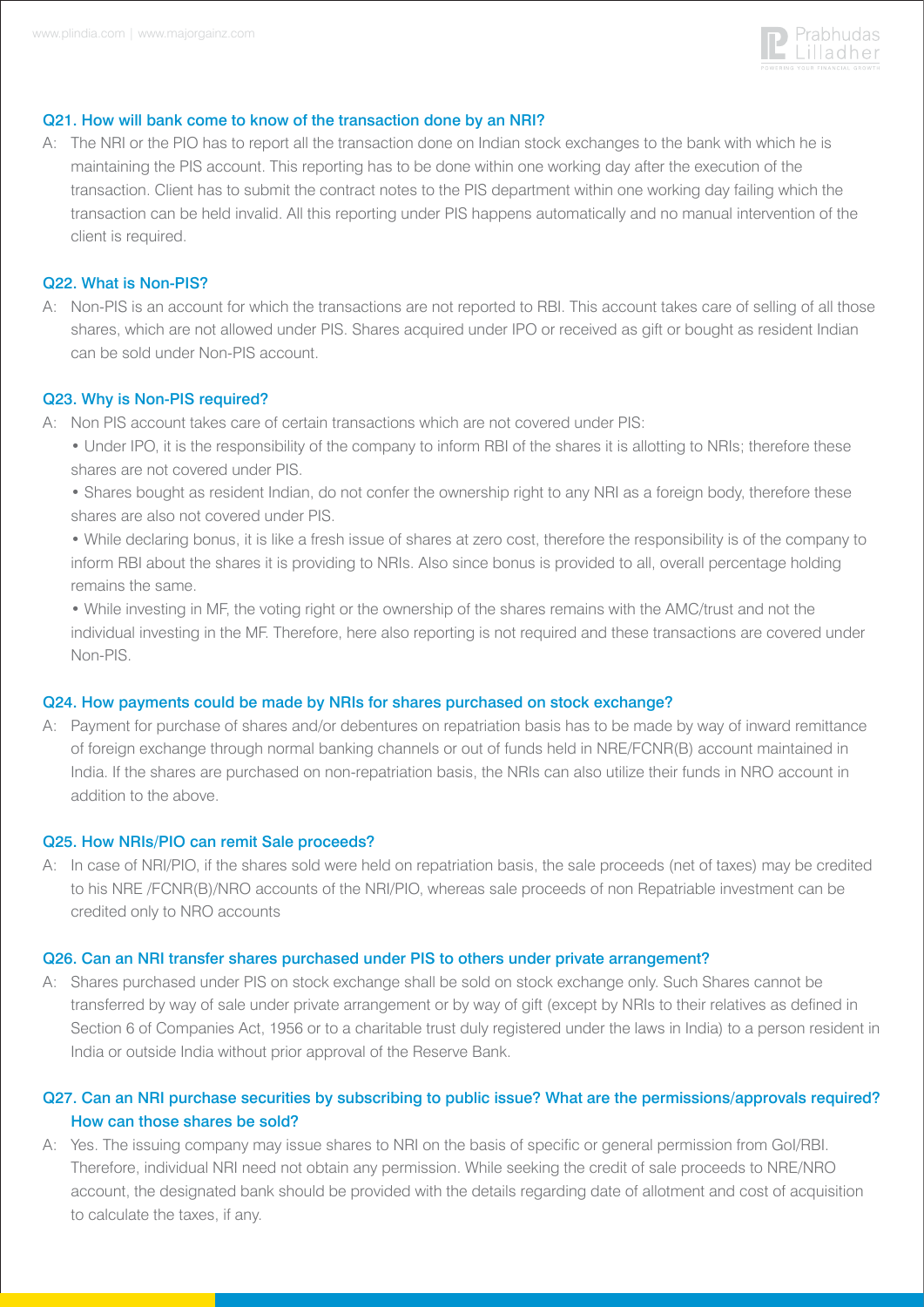

#### Q28. Can NRI do Intra-day transactions in cash segment?

A: No, NRI Investor has to take delivery of shares purchased and give delivery of shares sold. Short Selling is not permitted.

#### Q29. Can NRI trade in futures & options segment of the Exchange?

A: Yes, NRIs are allowed to invest in futures & options segment of the exchange out of Rupee funds held in India on non repatriation basis, subject to the limits prescribed by SEBI.

#### Q30. Can NRI trade in Currency derivative segment of the Exchange?

A: No, Only "a person resident in India" as defined in section 2(v) of FEMA Act 1999 are allowed to participate in currency derivative segment of the Exchange.

## Q31. Can trading account be opened for person's resident outside India who had been allotted shares under ESOP scheme?

A: Listed Indian companies are allowed to issue shares under the Employees Stock Option Scheme (ESOPs), to its employees or employees of its joint venture or wholly owned subsidiary abroad who are resident outside India, other than to the citizens of Pakistan. Trading account can be opened for person's resident outside India only for the sole objective of selling of shares acquired under ESOP Scheme.

#### Q32. Can rights/bonus shares be issued to NRI?

A: FEMA provisions allow Indian companies to issue Rights / Bonus shares to existing non-resident shareholders, subject to adherence of sectoral cap as may be applicable.

### Q33. What needs to be done by NRIs for trading in Futures & Options segment of the Exchange?

A: An NRI, who wishes to trade on the F&O segment of the exchange, is required to obtain Custodial participant (CP) code from NSE through Prabhudas Lilladher Pvt Ltd (PL). Trading members (PL) should ensure that at the time of order entry CP Code of the NRI is placed in the CP Code field of the trading system. The NRI client shall have only one clearing member at any given point of Time

#### Q34. What are the limits applicable to NRI in Exchange Traded Derivative Contracts?

- A: Position limits would be applicable on the combined position in all derivative contracts on an underlying stock at an Exchange. Position limits for NRIs shall be same as the client level position limits specified by SEBI from time to time. • For Index based contracts - Disclosure requirement for any persons or persons acting in concert who together own 15% or more of the open interest of all derivative contracts on a particular underlying Index.
	- For Stock option and single stock futures contracts -

 The gross open position across all the derivative contracts for a security for each specific client shall not exceed higher of: 1% of the free float market capitalization (in terms of number of shares)

OR

 5% of the open interest in all derivative contracts in the same underlying stock (in terms of number of shares) Client level position limits security-wise, are made available to members on NSE's website (www.nseindia.com).

#### Q35 How Investment positions of NRIs are monitored?

A: Reserve Bank monitors the investment position of NRIs/FIIs in listed Indian companies, reported by designated banks, on a daily basis. When the total holdings of NRIs/FIIs under the Scheme reaches the limit of 2 percent below the sectoral cap, Reserve Bank will issue a notice (caution list) to all designated branches of designated banks cautioning that any further purchases of shares of the particular Indian company will require prior approval of the Reserve Bank.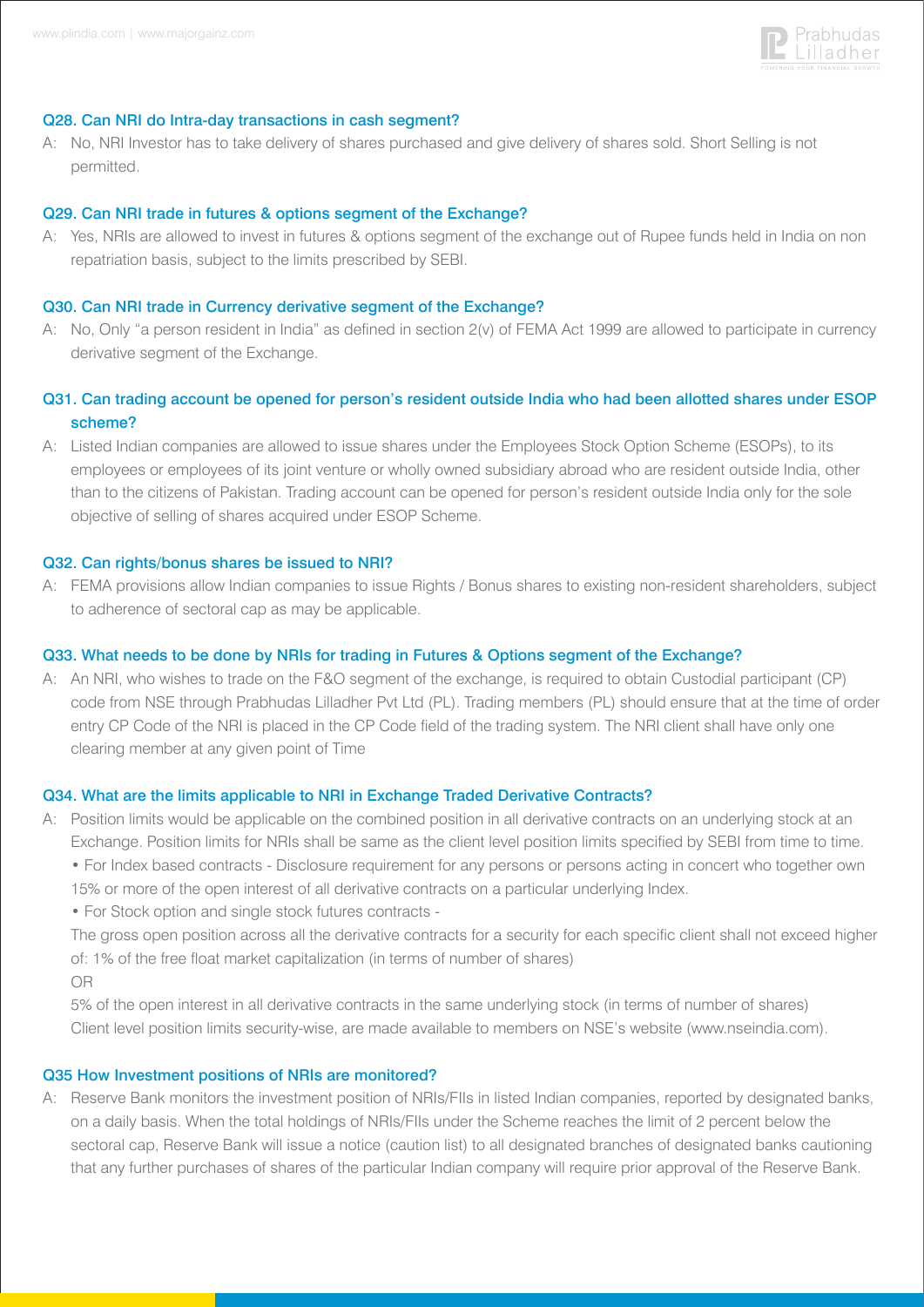

 Once the shareholding by NRIs/FIIs reaches the overall ceiling / sectoral cap /statutory limit, the Reserve Bank places the company in the Ban List. Once a company is placed in the Ban List, no NRI can purchase the shares of the company under the Portfolio Investment Scheme. List of caution/banned RBI scrip is available at http://www.rbi.org.in/scripts/BS\_FiiUSer.aspx

# Q36. In case a person who is resident in India becomes a non-resident, will he/she be required to change the status of his/her holding from Resident to Non-Resident?

A: As per section 6(5) of FEMA, NRI can continue to hold the securities which he/she had purchased as a resident Indian, even after he/she has become a non resident Indian, on a non-repatriable basis.

### Q37. In case a non-resident Indian becomes a resident in India, will he/she be required to change the status of his/her holding from Non- Resident to Resident?

A: Yes. It is the responsibility of the NRI to inform the change of status to the designated authorized dealer branch, through which the investor had made the investments in Portfolio Investment Scheme and the DP with whom he/she has opened the demat account. Subsequently, a new demat account in the resident status will have to be opened, securities should be transferred from the NRI demat account to resident account and then close the NRI demat account.

# Q38. In case a non-resident Indian becomes a resident in India or vice versa, will he/she be required to open a new trading account?

A: Yes, Trading member needs to open a new trading account which needs to be uploaded with the new category code & as may be applicable.

# Q39. If NRI/PIO desires to make investments under different schemes, can he hold all such securities in a single demat account?

A: No. Securities received against investments under 'Foreign Direct Investment scheme (FDI)', 'Portfolio Investment scheme (PIS)' and 'Scheme for Investment' on non – repatriation basis have to be credited into separate demat accounts. Investment under PIS could be on repatriation or non – repatriation basis. Investment under FDI scheme is on repatriation basis.

### Q40. What happens if any NRI/PIO purchases shares, which he is not allowed to?

A: Say for example, if any NRI purchases shares of SBI, beyond the limit, which he can purchase, such fresh purchase is invalid and he would be asked to dispose of these shares immediately. Loss if any would be borne by the NRI only.

Regd. Office: 3rd Floor, Sadhana House, 570, P. B. Marg, Worli, Mumbai - 400 018. Tel: +91 22 6632 2222 | Fax: +91 22 6632 2229

SEBI REGN Nos: BSE (Cash / F&O) INB / INF 010502855, BSE (TM – Currency Derivatives) INE010597738, NSE (Cash / F&O / Currency Derivatives) INB / INF / INE 230597738 , MCX SX (Currency Derivatives) INE260597738, DP: NSDL : IN-DP-NSDL-329-2010 NSDL, DP Id - IN303868; CDSL : IN-DP-CDSL-14-99 CDSL DP Id – 12011300, SEBI PORTFOLIO MANAGER Regn. No. INP000001231, AMFI No: ARN-3276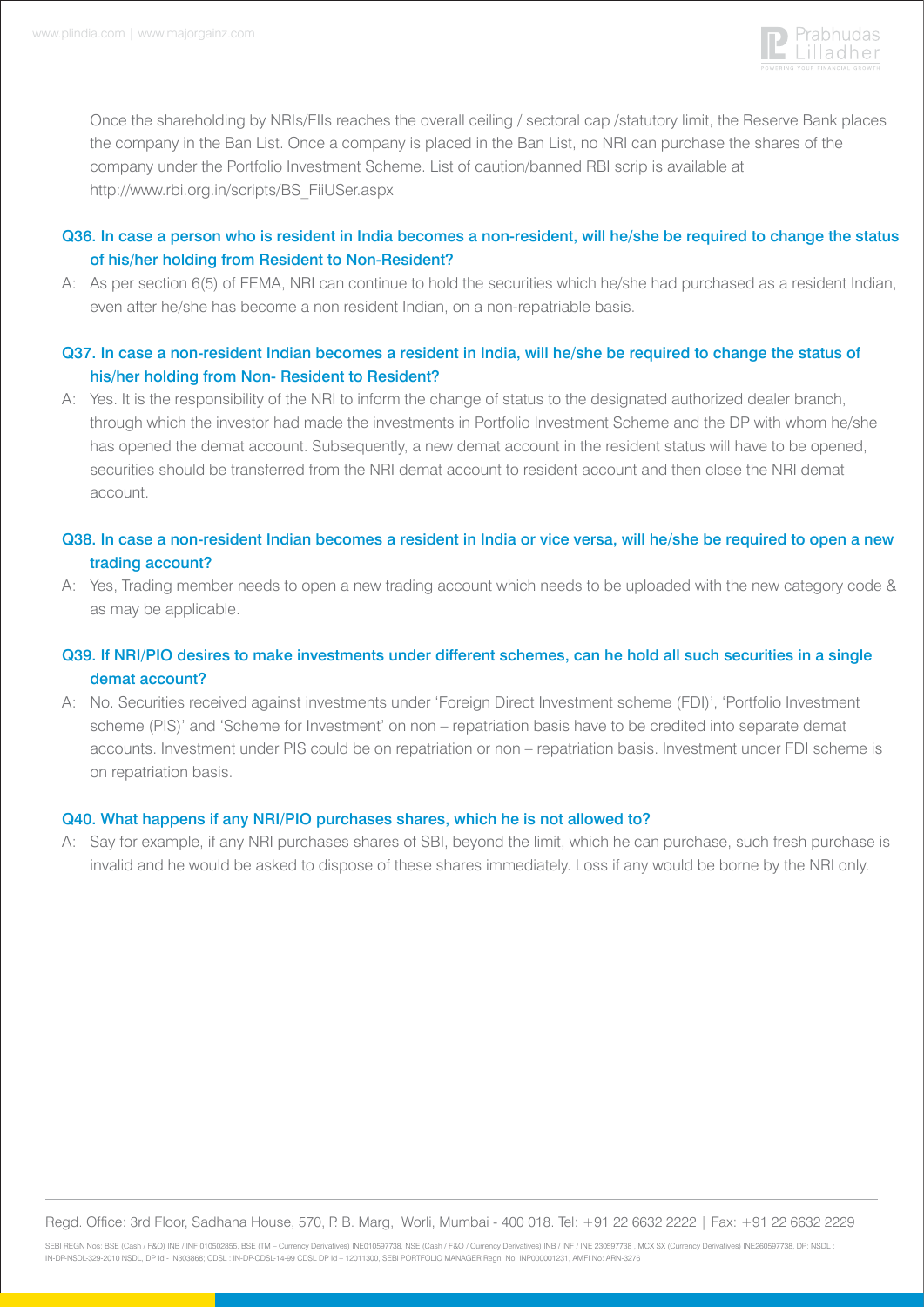

# FAQs for Account Opening - Trading & Demat

### Q1. Which entities are eligible to open their Trading & Demat Accounts with PL?

• Any Individual, Hindu undivided Family (HUF), Partnership Firm, Body Corporate, Trust, Society, Bank, Association of Persons (AOP), Limited Liability Partnership Firm (LLP) can open their Trading & Demat accounts with PL

### Q2. What is KRA? Why is it required for a client to get himself registered with a KRA?

- KRA is KYC (Know Your Client) Registering Agency registered with SEBI which maintains KYC records of an Investor centrally, on behalf of Capital Market Intermediaries (i.e. Clearing Member of any Stock Exchange (CM) or Depository Participant (DP) or Mutual Fund (MF)) registered with SEBI
- KRA enables an investor to invest through various intermediaries after undergoing KYC process only once through an intermediary thus avoiding duplication of KYC process and inconvenience by eliminating the need to submit KYC documents each time he opens an account with an intermediary
- Any subsequent changes in demographic details of an investor across various intermediaries can be updated by simply updating the record maintained with KRA

### Q3. How many KRAs are available in India? How do I get myself registered with a KRA?

- There are presently 3 KRAs registered with SEBI namely CDSL Ventures Ltd. (CVL), NSDL Database management Ltd. (NDML) & Dotex International Ltd.
- If you are entering Capital markets for the first time as an investor, then you will have to submit your KRA-KYC Form alongwith KYC documents to an Intermediary who will verify the details & documents against its originals. Thereafter they will forward the authenticated set of documents & KYC Form to KRA for registration.

### Q4. How would I know if I am registered with a KRA?

- Upon submission of documents by the Intermediary, KRA will verify the data & KYC documents and register your name with them
- You will be intimated about the registration directly by KRA through an acknowledgement
- You can also check status of your application on respective KRA's website by querying on your PAN Card Number.

### Q5. Whom should I contact to open an account with PL?

- You can use any of the following options mentioned below and our Relationship Managers (RM) will contact you to complete all account opening formalities
- Leave your contact details with the branch location of your preference through our web-site <link to contact us>
- Visit any of our Service Branches, the list of the same is available on our website <link to branch-locator>
- Drop in your details by calling us at  $\lt$ tel no $>$  or by sending an e-mail at  $\lt$ e-mail ID $>$

### Q6. What documents are required to open Trading & Demat Account of an Individual?

- Duly filled Account Opening Form (AOF) alongwith KRA-KYC Form for all holders
- If KYC is already registered through any other Intermediary, then do not fill KRA-KYC Form attached to AOF. Instead attach respective KRA's Acknowledgement received at the time of registration or KRA's status report downloaded from their website
- Recent passport size photograph of all holders (signed half on photo & half on KRA-KYC Form)
- Copy of PAN Card of all holders
- Alternate proof of Identity if photo/signature on PAN Card is not clearly visible
- Copy of Address Proof (Correspondence & Permanent if different) of all holders
- Copy of Bank proof of Sole / First accountholder
- Income Proof of Sole / First accountholder Mandatory for F&O Trading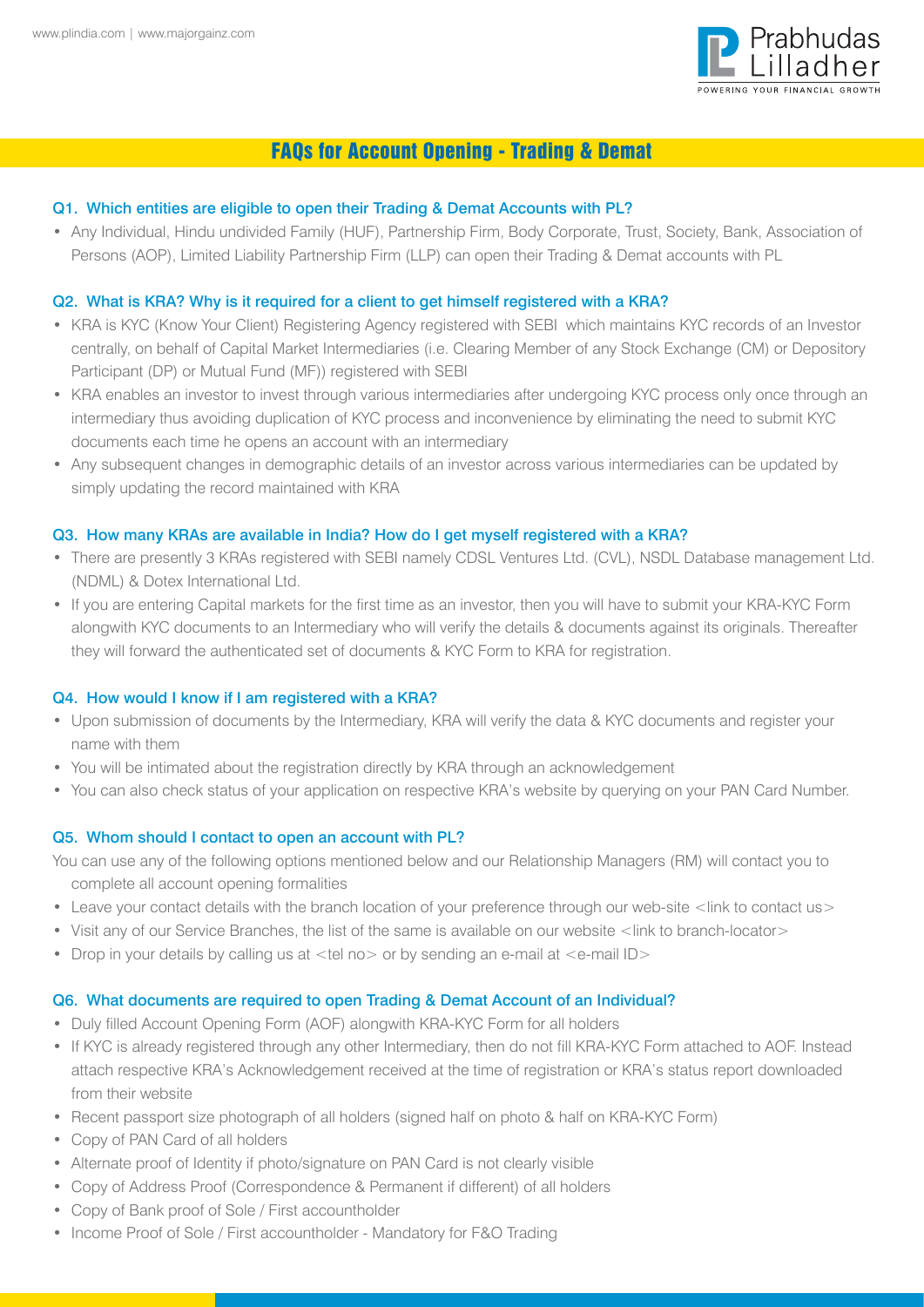

- Power of Attorney, if opted for, duly signed by all holders of demat account
- Copy of Demat Account Proof In case demat account is maintained elsewhere other than in PL-DP

#### Note:

- All documents are to be self-attested by client & stamped as "Verified from Original" by the RM
- Original Documents must be furnished for verification at the time of submitting the copies
- Refer below for details on documents accepted as proof of Identity, Address, Bank details & Income

### Q7. What additional documents are required for opening account of an NRI applicant?

Apart from the documents mentioned above, an NRI applicant will also have to submit following documents

- Passport / PIO Card / OCI Card (any one document mandatory)
- Overseas Address Proof
- Declaration on having complied with FEMA regulations
- In case Overseas PO Box address is given as Correspondence/Permanent address, an undertaking bearing complete residential address (other than PO Box address) that Intermediary will be informed of change in residential address
- Mariners Declaration or Certified copy of Continuous Discharge Certificate (CDC) in case of Merchant Navy NRIs

### Q8. What documents are required to open Trading & Demat Account of an HUF Entity?

- Duly filled Non Individual Account Opening Form (AOF) alongwith KRA-KYC Form in the name of HUF Entity
- Individual KRA-KYC Form of Karta of HUF alongwith proofs thereof
- If KYC is already registered through any other Intermediary, then do not fill KRA-KYC Form attached to AOF. Instead attach respective KRA's Acknowledgement received at the time of registration or KRA's status report downloaded from their website
- 2 Recent passport size photograph of Karta (signed half on photo & half on (a) Individual KRA-KYC Form & (b) Annexure of Non Individual KRA-KYC Form)
- Copy of PAN Card of HUF entity
- Copy of PAN Card & proof of address of Karta
- Alternate proof of Identity if photo/signature on Karta's PAN Card is not clearly visible
- Bank Passbook / Statement in the name of HUF entity, not more than 3 months old
- Copy of Address Proof (Correspondence & Permanent if different) (Copy of any one document –Acknowledgement of Income Tax Returns / Documents registered with Registering Authority / Bank Statement or Electricity or Telephone Bill not more than 3 months old)
- Self Declaration by Karta or Deed of Declaration of HUF giving details of family members including co-parceners of HUF with their names, sex, date of birth & relationship with Karta
- Copy of Bank proof of HUF Entity
- Income Proof of HUF entity Mandatory for F&O Trading
- Power of Attorney, if opted for, duly signed by Karta of HUF & all co-parceners
- Copy of Demat Account Proof In case demat account is maintained elsewhere other than in PL-DP

### Note:

- The account name shall be as it appears in the PAN Card
- All signatures will be done by the Karta under HUF stamp as per name given on AOF
- All documents are to be self-attested by client & stamped as "Verified from Original" by the RM
- Original Documents must be furnished for verification at the time of submitting the copies
- Refer below for details on documents accepted as proof of Identity, Address, Bank details & Income
- HUF cannot be opened with joint-holders and also cannot appoint a Nominee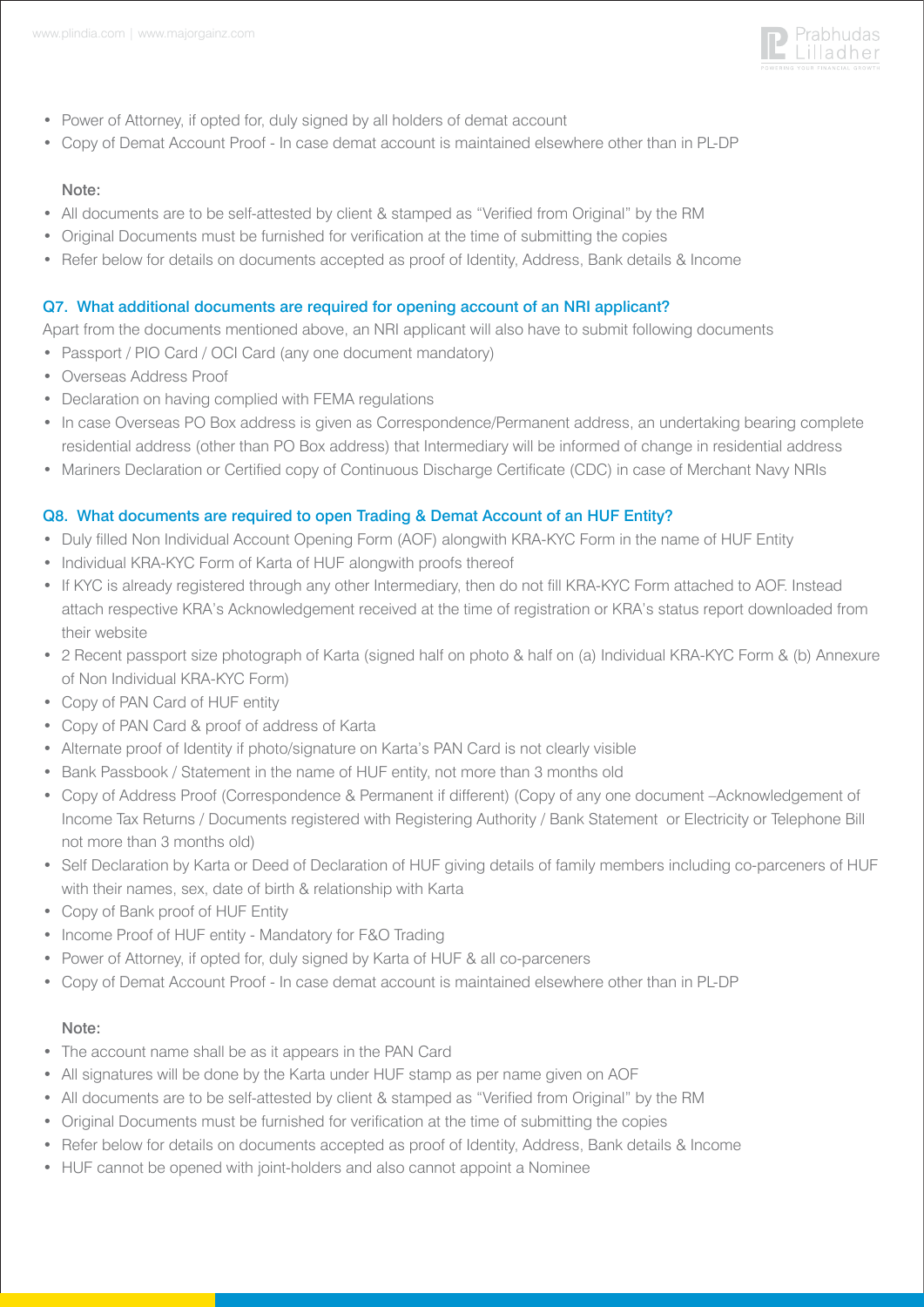

### Q9. What documents are required to open Trading & Demat Account of a Corporate Body?

- Duly filled Non Individual Account Opening Form (AOF) alongwith KRA-KYC Form
- If KYC is already registered through any other Intermediary, then do not fill KRA-KYC Form attached to AOF. Instead attach respective KRA's Acknowledgement received at the time of registration or KRA's status report downloaded from their website
- Copy of PAN Card of Corporate Body
- Proof of Correspondence & Registered Office Address of Corporate (Copy of any one document Agreement for Sale or Leave & Licence / Acknowledgement of Income Tax Returns / Documents registered with Registering Authority / Bank Statement or Electricity or Telephone Bill not more than 3 months old)
- Copy of Bank Proof
- Certified Copies of Memorandum & Articles of Association
- Certified Copy of Certificate of Incorporation (bearing Registrar's stamp & sign)
- Certified True Copy of Board Resolution duly certified by Chairman / MD / Director / CS, authorising opening of Trading & Demat account and specifying names of persons authorised by Board to operate the said accounts and act as its Authorised Signatories (Resolution to specify manner of operation i.e. individually or jointly)
- An Annexure to the Resolution on company's letterhead bearing Photograph, Full Name, Designation & Specimen Signature of Authorised Signatories, duly attested by Chairman / MD / Director / CS
- Copy of Balance Sheet for last 2 financial years
- Copy of latest share holding pattern including list of all those holding control, either directly or indirectly in terms of SEBI Takeover Regulations, duly attested by Chairman / MD / Director / CS
- PAN Card, Photograph, Proof of Identity & address and DIN numbers of Whole-time Directors or 2 Directors in charge of day to day operations
- PAN Card, Photograph, Proof of Identity & address and DIN numbers of Individual promoters holding control either directly or indirectly
- Income Proof of Corporate Accountholder Mandatory for F&O Trading
- Power of Attorney, if opted for, duly signed by Authorised Signatories of demat account
- Copy of Demat Account Proof In case demat account is maintained elsewhere other than in PL-DP

### Note:

- All signatures will be done by the Authorised Signatories under Company stamp as per name given on AOF
- All documents are to be self-attested by Authorised Signatories & stamped as "Verified from Original" by the RM
- Original Documents must be furnished for verification at the time of submitting the copies
- Refer below for details on documents accepted as proof of Identity, Address, Bank details & Income

### Q10. What documents are required to open Trading & Demat Account of a Partnership Firm?

- Duly filled Non Individual Account Opening Form (AOF) alongwith KRA-KYC Form in the name of Firm
- Individual KRA-KYC Form in the name of partners in whose name the demat account is being opened
- If KYC is already registered through any other Intermediary, then do not fill KRA-KYC Form attached to AOF. Instead attach respective KRA's Acknowledgement received at the time of registration or KRA's status report downloaded from their website
- 2 Recent passport size photograph of partners (signed half on photo & half on (a) Individual KRA-KYC Form & (b) Annexure of Non Individual KRA-KYC Form)
- Copy of PAN Card of Firm
- Copy of PAN Card & proof of address of partners
- Alternate proof of Identity if photo/signature on partner's PAN Card is not clearly visible
- Copy of Balance Sheets for last 2 financial years
- Certificate of registration (for registered partnership firms)
- Copy of Partnership deed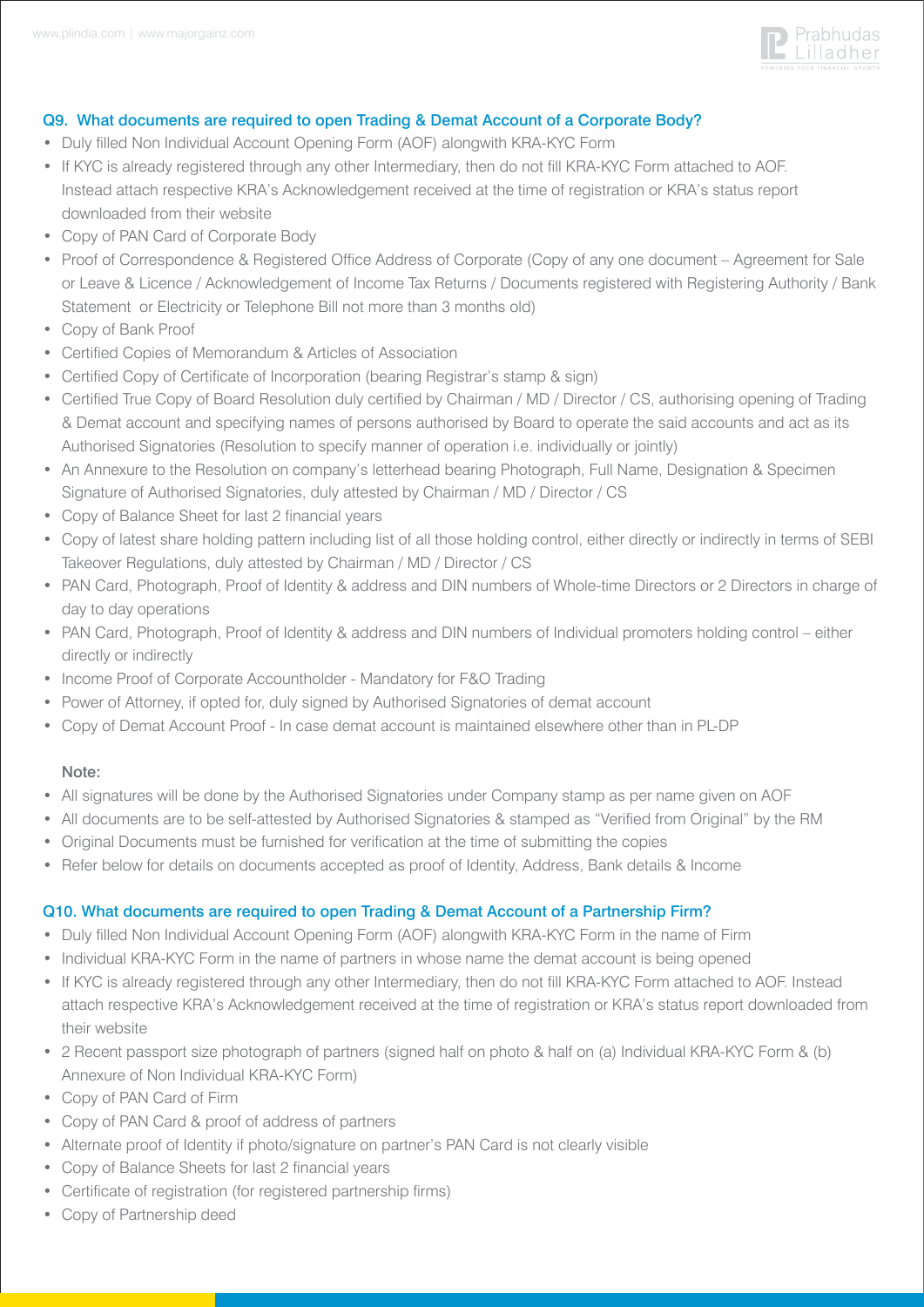

- Authority letter on Firm's letterhead, duly signed by all partners in favour of Managing Partners to open & operate trading & Demat account
- Copy of Bank proof of Partnership Firm
- Income Proof of Partnership Firm Mandatory for F&O Trading
- Power of Attorney, if opted for, duly signed by partners in whose name demat account is opened
- Copy of Demat Account Proof In case demat account is maintained elsewhere other than in PL-DP

### Note:

- The demat account name shall be in the names of Managing Partners & not in the name of the Firm
- All signatures on Trading AOF will be done by Managing Partners under Firm's stamp as per name given on AOF while those on Demat AOF it will be done under their Individual capacity
- All documents are to be self-attested by client & stamped as "Verified from Original" by the RM
- Original Documents must be furnished for verification at the time of submitting the copies
- Refer below for details on documents accepted as proof of Identity, Address, Bank details & Income

### Q11. What is the turnaround time for opening of an account?

• Generally 2 days from date of receipt of AOF at our Head Office in Mumbai provided AOF & KYC documents are complete in all respects

### Q12. How will I be intimated of activation of my Account?

- You will receive a Welcome E-mail from our Client Relations Team with your complete Account details on the day after your account is activated.
- You will also receive a E-mail of scanned images of your AOF & KYC documents in next 4-5 days
- You will also receive following documents on your mailing address within 15 days of account activation - Welcome Letter for Trading & Demat account containing details updated with us
	- Client Master of your Demat Account (if opened with us)
	- Delivery Instruction Slip Booklet of your demat account
	- Login ID & Password to access your Trading account thro SMART facility
	- Annexure containing details of how to activate your SMART Account
	- Certified True Copy of your Limited POA given to us for operating your demat account

### Q13. What documents are accepted as valid SEBI approved Proof of Identity & Address of Individual?

- PAN Card Proof of Identity
- UID / Aadhaar Card Proof of Identity
- Passport with photo, sign & address Proof of Identity & Address
- Driving Licence with photo, sign & address Proof of Identity & Address
- Voter's ID Card (front & back) Proof of Identity & Address
- Ration Card Proof of Address
- Flat Maintenance Bill / Insurance Copy Proof of Address
- Electricity Bill / Landline Telephone Bill / Gas Bill not more than 3 months old Proof of Address
- Credit/Debit Card issued by Scheduled Commercial banks with photo & sign Proof of Identity
- Leave & Licence Agreement / Sale Agreement of client's residence with pages bearing client's name, address alongwith last page with signatures evidencing the execution of agreement – Proof of Address
- Bank Statement or Passbook where client is first-holder in the bank account along with cancelled cheque and pages containing client's name, address & last transactions not more than 3 months old – Proof of Address
- Bank Verification Letter with Photo & Address attested by Bank Manager Proof of Identity & Address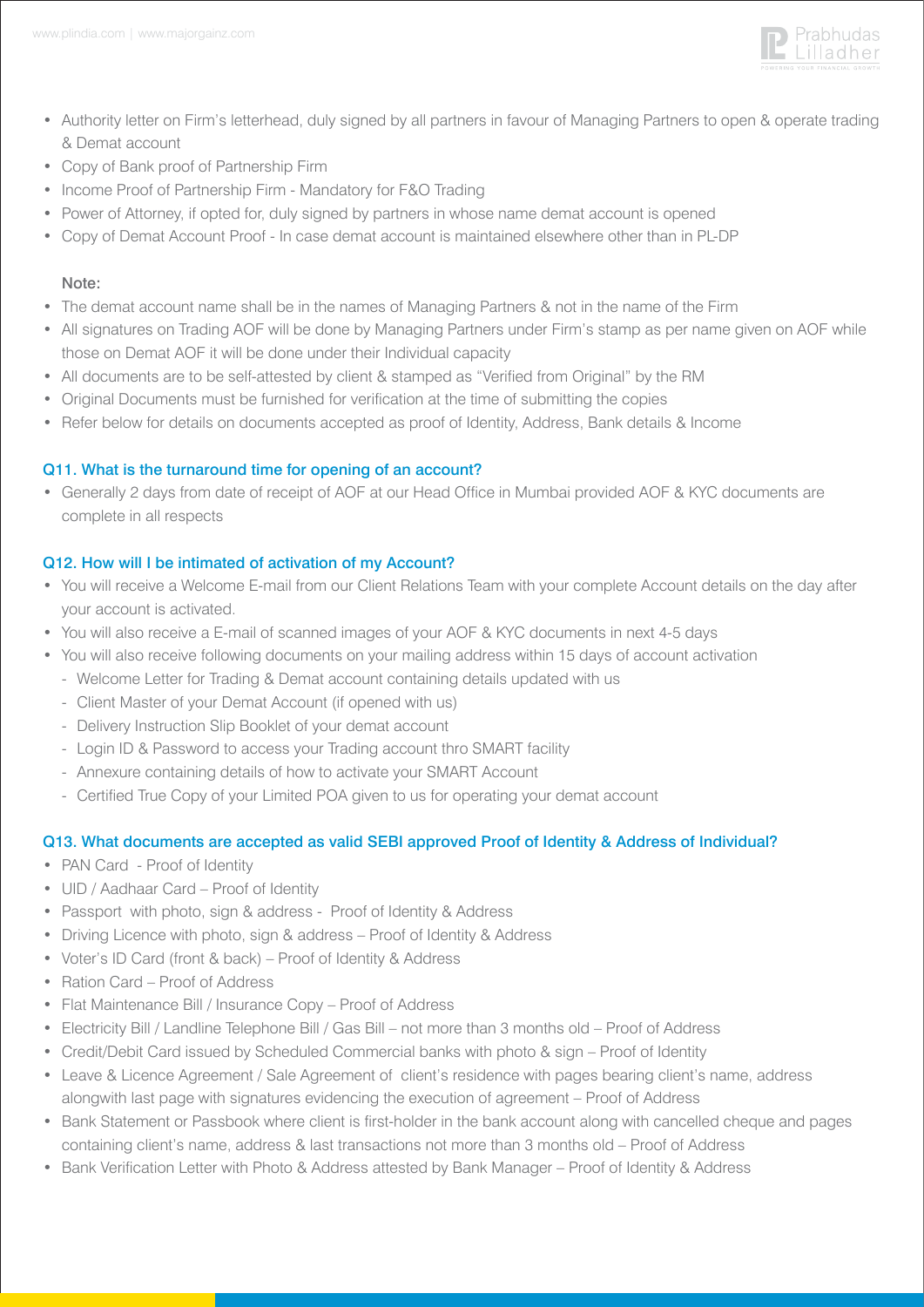

- ID Card or Document bearing client's photo, sign & address issued by (a) State or Central Government & its departments (b) Statutory Regulatory Authorities (c) PSU (d) Scheduled Commercial Banks (e) Public Financial Institutions (f) Colleges affiliated to universities (g) professional Bodies like ICAI, ICWAI, ICSI, Bar council etc. to its members – Proof of Identity & Address
- Document authenticating client's address issued by a Gazetted officer or Notary Public or MP/MLA Proof of Address
- Any proof of address mentioned above in the name of client's spouse accompanied by proof of relationship like Marriage Certificate etc. Note:
- In case of any overwriting on Bank Passbook or Logo missing on Bank Statement, then the copy must be duly attested in original under Bank Stamp alongwith Name, Designation & Signature of Bank Manager

# Q14. What documents are accepted as valid proof of Bank details?

- Bank Statement or Passbook along with cancelled cheque and pages containing client's name, address & last transactions not more than 3 months old
- Cancelled Cheque Leaf bearing accountholder's name printed on it
- Original Bank Verification Letter, duly attested by Bank Manager, bearing client's photo, signature & address and certifying his Name, Account number, Branch IFSC & MICR code

### Note:

• In case of any overwriting on Bank Passbook or Logo missing on Bank Statement, then the copy must be duly attested in original under Bank Stamp alongwith Name, Designation & Signature of Bank Manager

# Q15. What documents are accepted as valid proof of Income?

- Salary Slip
- Form 16 for last financial year
- Bank Accounts Statement for last 6 months
- Demat Account Holding Statement with valuations
- Income Tax Returns Acknowledgement for last financial year
- Net-worth certificate from CA
- Annual Accounts
- Self-Declaration with relevant supporting
- Any other document substantiating ownership of assets

# Q16. What are the charges that I need to pay for opening Trading & Demat Account?

- Account Opening Charges will be the charges for DP-BO Stamped Agreement (Rs.20/-) & POA for demat account if opted (Rs. 100/-)
- Annual Maintenance & Other Transaction charges for your Demat Account shall be as per scheme opted by you

# Q17. Is Nomination mandatory for Trading & Demat Account?

- Nomination is applicable only to Individual accounts
- It is not mandatory. In case you do not wish to appoint a Nominee you will have to accordingly declare the same in the Nomination Form.
- However it is advisable to appoint a Nominee to your Trading & Demat accounts especially if the demat account is held in single name so that your securities are available to the heirs without them undergoing legal hassles.